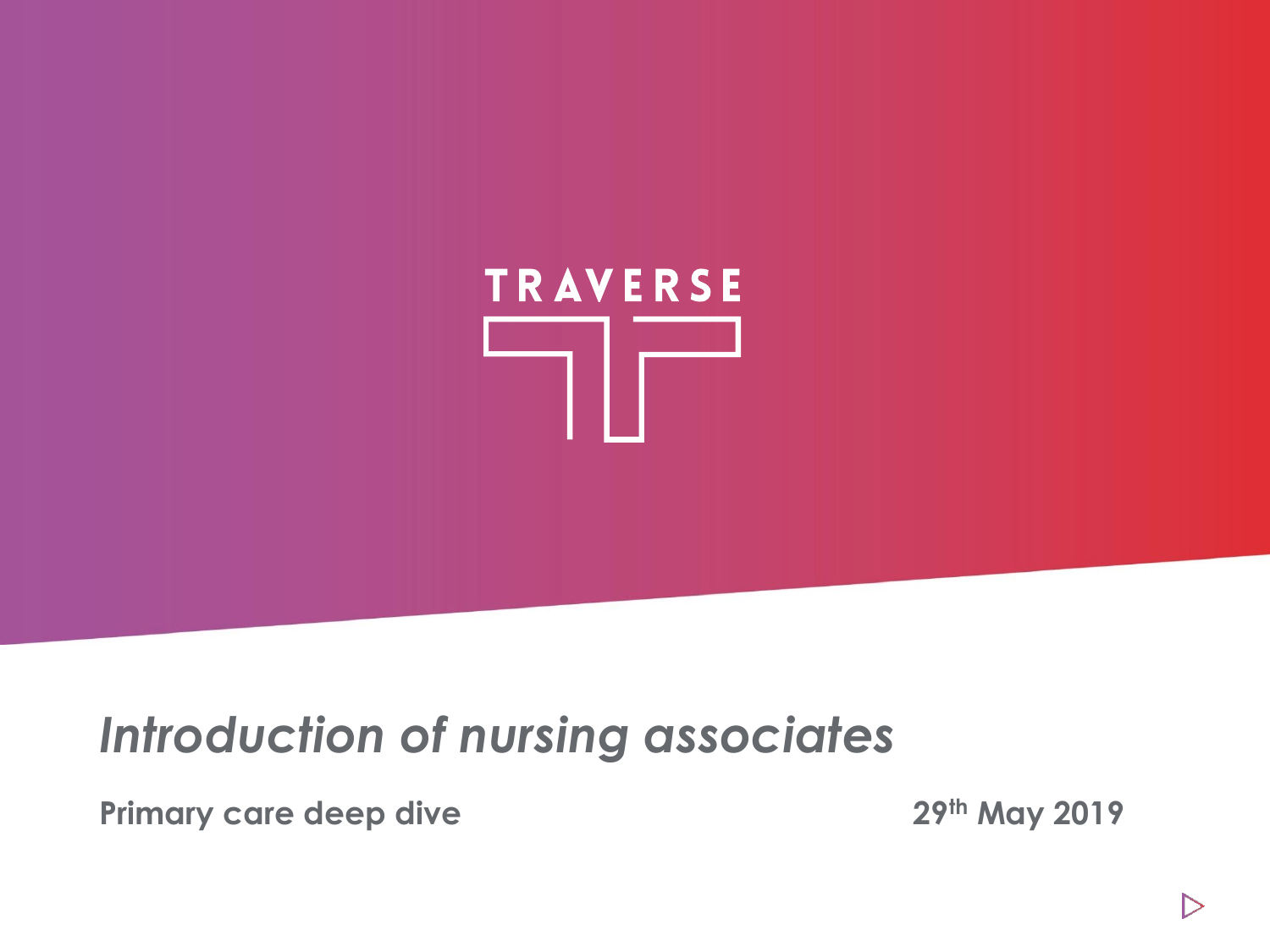# *Introduction*

- Traverse has been commissioned by HEE to conduct the ongoing evaluation of the introduction of nursing associates.
- This presentation summarises the findings from an analysis of programme data held by HEE and from fieldwork conducted with **three primary care practices** who have participated in the programme.
- In each of the three practices, they have put an existing member of staff (in each case their HCA) through the two year programme and, their qualified nursing associate is a few months into the new role.
- Across the three participating practices, we conducted depth interviews with:
	- The nursing associate (NA) who had completed the training programme
	- The practice manager
	- The practice nurse who had been the trainee nursing associate (TNA) mentor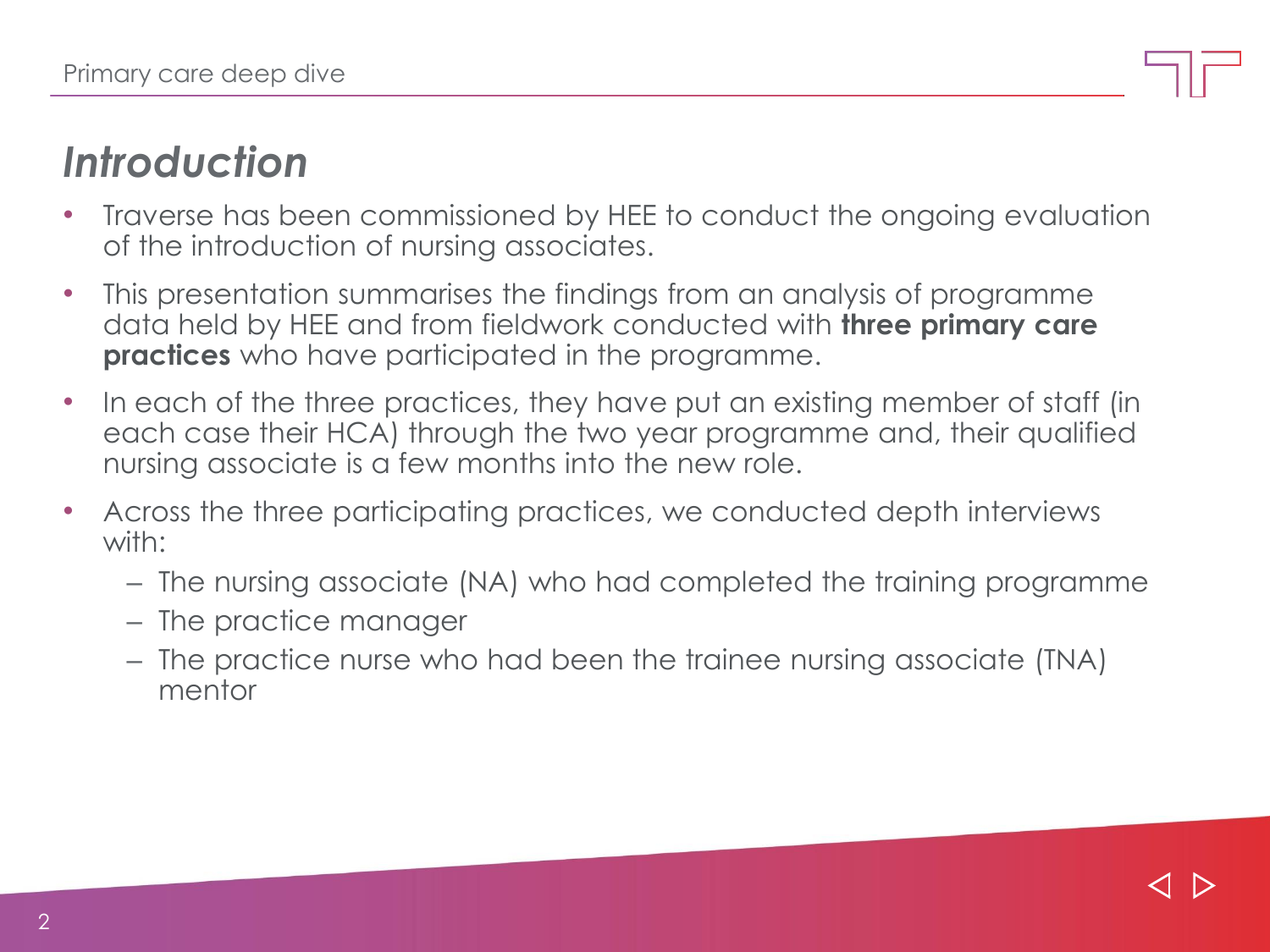### *Take up of the role in primary care*

- Drawing on HEE programme data, there have been **138** trainee nursing associates from a primary care background on the programme to date across the three Waves. This represents around **2%** of all trainee nursing associates across Waves 1-3.
- Just under a third of nursing associate partnerships include a primary care employer.

| Sector           | <b>Wave</b>    | <b>Region</b>                    | No. of<br>partnerships | No. of<br>employers   | No. of<br>trainees |
|------------------|----------------|----------------------------------|------------------------|-----------------------|--------------------|
| General Practice |                | London                           |                        |                       | $\overline{2}$     |
|                  | $\overline{2}$ |                                  | $\overline{2}$         | 4                     | 8                  |
|                  | 3              |                                  | 4                      | 5                     | 22                 |
|                  |                | Midlands and East                | $\overline{2}$         | 6                     | 13                 |
|                  | $\overline{2}$ |                                  |                        |                       | $\overline{2}$     |
|                  | 3              |                                  | 3                      |                       | 18                 |
|                  | $\overline{2}$ | North                            | 4                      | 10                    | 12                 |
|                  | 3              |                                  | 7                      | 16                    | 44                 |
|                  | $\overline{2}$ | South                            | 3                      | 5                     | $\overline{7}$     |
|                  | 3              |                                  | 4                      | 10                    | 10                 |
|                  |                | <b>Total in primary</b><br>care  | 31                     | 65                    | 138                |
|                  |                | <b>Total across</b><br>programme | 97                     | Data not<br>available | 7,033              |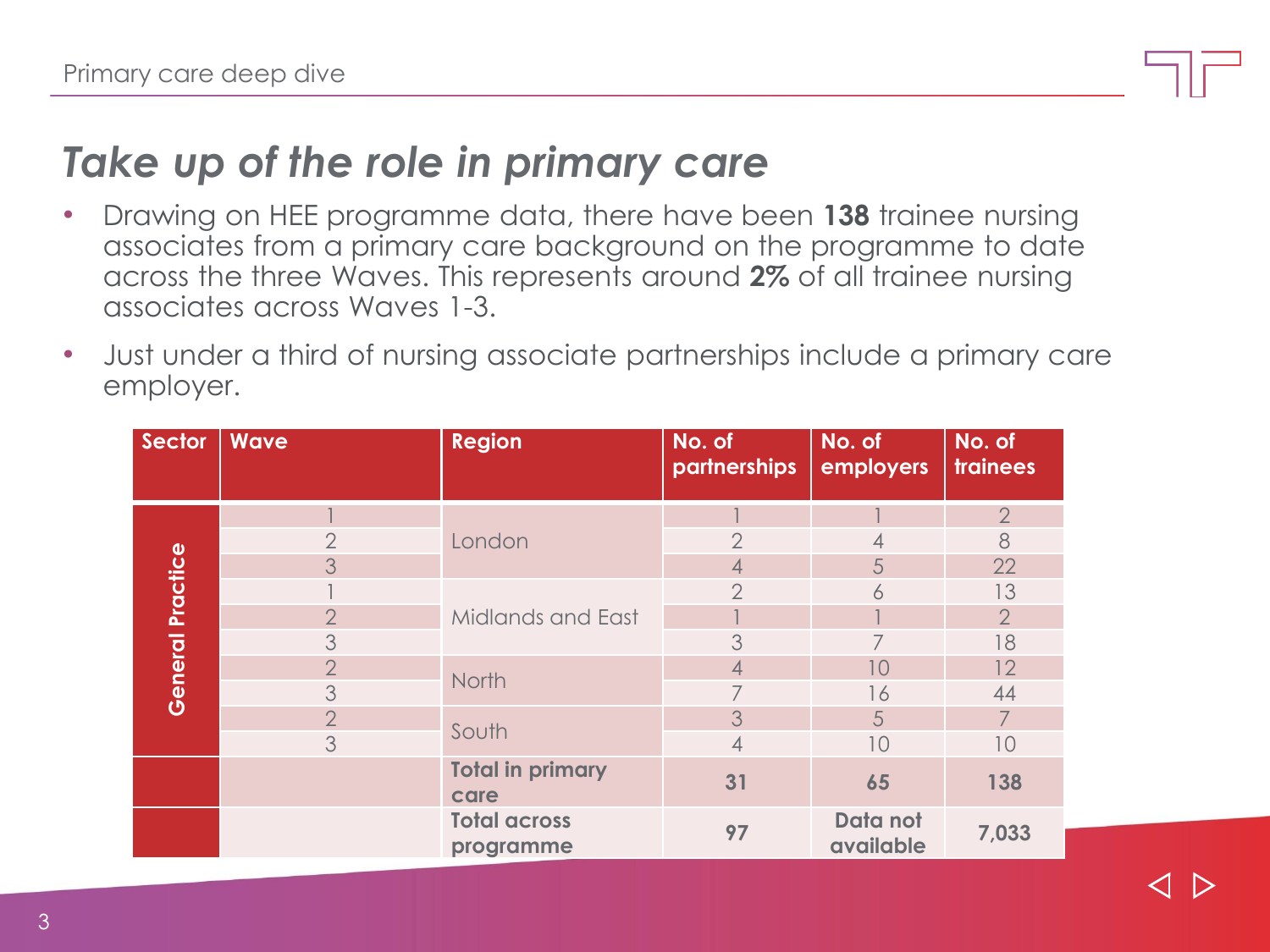#### *Trainee and GP practice motivations to invest in the role*

**An opportunity to develop a new member of the nursing team** whose role can be shaped around the specific needs of the practice. This was considered to be a key benefit because different GP practices use/ develop staff in very specific ways

A chance to 'grow your own' and support staff retention – the programme gives ambitious and skilled HCAs a pathway to progress and contribute more – without this, talented staff can feel frustrated and may move on.

A role that plugs a gap in the career pathway for staff – we saw examples of staff entering as receptionists, progressing to the role of HCA, then to the role of NA, with their sights on the RN role.

An opportunity for trainees to 'earn and learn' – which is suited to those who have financial and or familial responsibilities.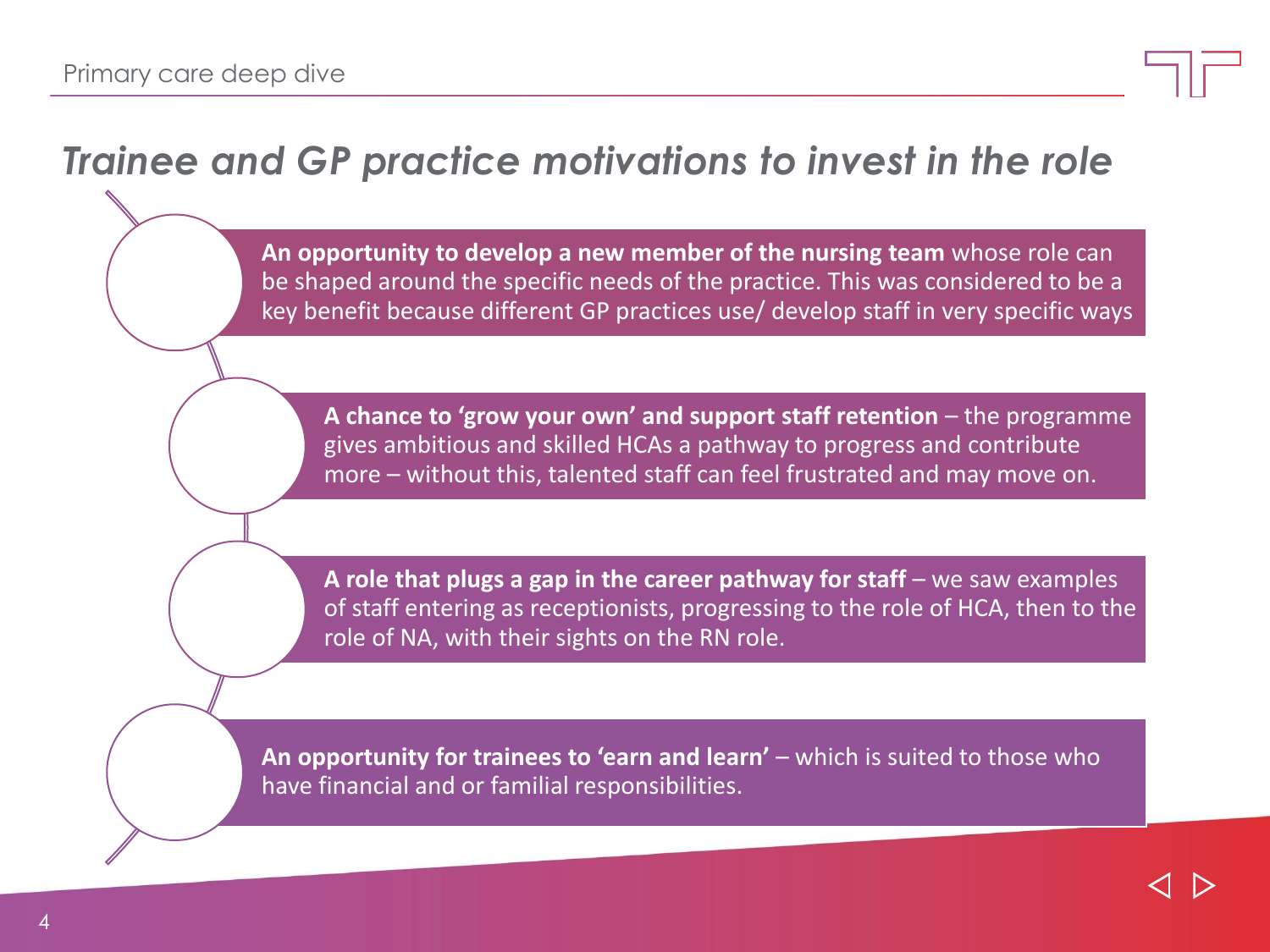#### *Trainee and GP practice motivations to invest in the role*

• Below we describe individual trainee and mentor motivations for applying and supporting the nursing associate role.

"As a HCA, I did an awful lot of training and I got a foundation degree in healthcare practice. But I could never get the salary for what I was actually doing in practice. I applied for the NA role to further my skills and to be recognised for the training I'd done. As an older student who is nearly 50, I couldn't give up my job up and study full time. It was a way for me to carry on and **work** and **gain skills**." - NA

"As a mentor, it reignites you and motivates you to work to the **current standards**, you have to keep up to date to carry out the mentor role; it's also really nice how they come back from **placements** and lectures with things to share and enlighten us, they are also teaching you; that **two-way exchange** was so healthy and positive." - Mentor

"I'd been based at the GP for 4 years. I started as a trainee phlebotomist, then did the HCA course and went up to a level 4 HCA, through distance learning. I was then looking into pathways into **adult nursing**  but wanted to have a child so further training was put on hold. Three months before I was due to come back from maternity leave, the practice manager pointed me towards the NA programme; it was the perfect way to extend my training and experience and I wanted the **earn and learn** option." - NA

"When I finished my a-levels I knew I wanted to apply for **adult nursing** but I wanted a break before going to university. I got a job as a GP receptionist, then they put me forward to do the HCA course, but then NA role came up. As I wanted to do nursing anyway I thought I might as well do this, considering that it involves **no fees**. That's why I did it. My motivation was that in the future I want to do a full adult nursing degree." - NA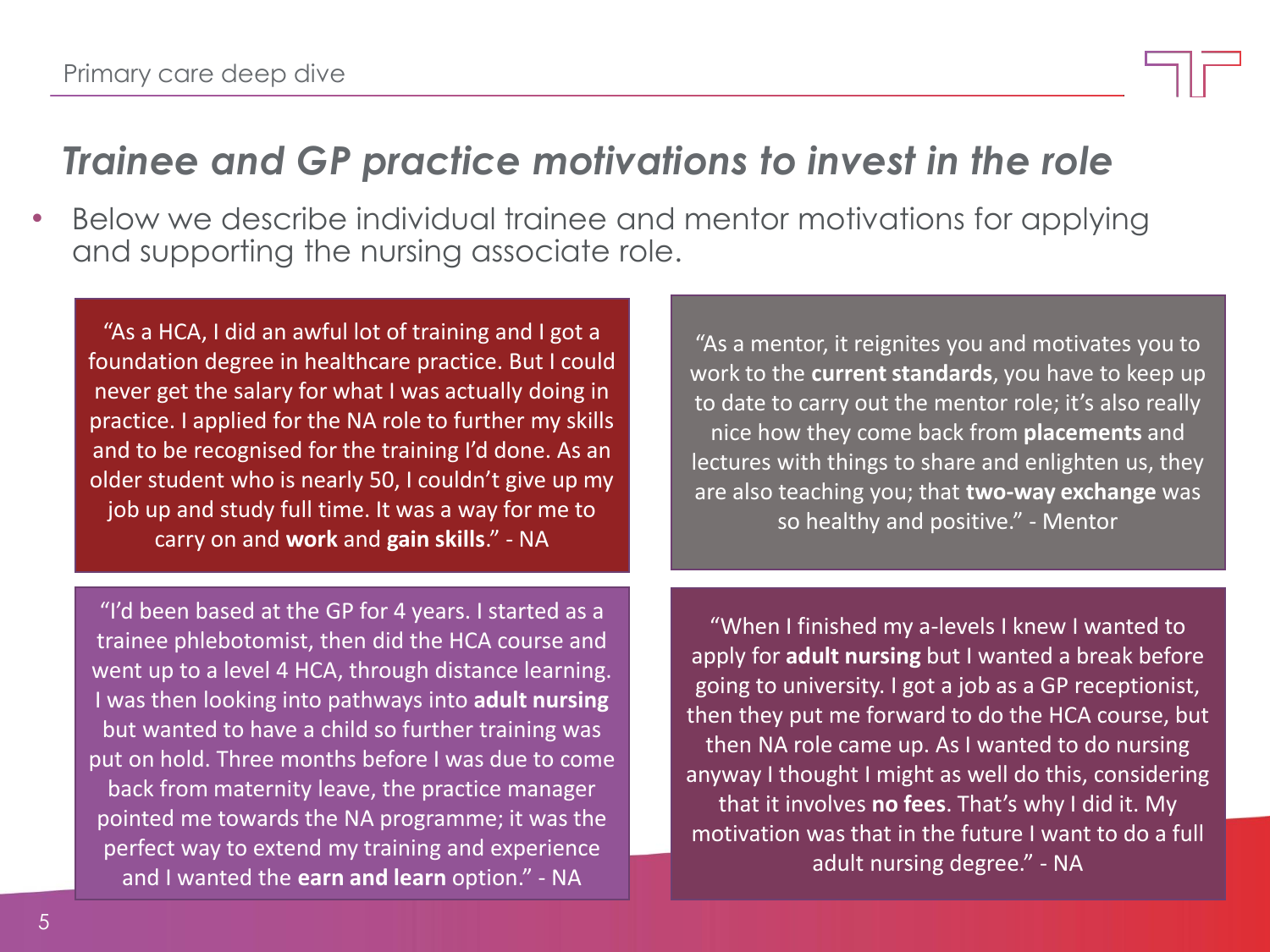#### *What are the benefits of the role?*

- TNAs **apply what they learn on placements** and in academic settings within the life of the programme. So the benefits of the role start to be realised immediately by the GP practice.
- The training programme provides an opportunity for **existing staff to update their practise** as they support the TNA on their learning journey.
- NAs can see a **wider breadth of patients** and can work more **independently**.
- NAs are **registered with the NMC** and work to a code and standards of proficiency. This helps to make the case about the value and consistency of the role.
- In the shift from HCA to NA trainees make a **fundamental change in their professional identity and approach to care giving** – care becomes more holistic and patient centred, rather than task and protocol focused.
- Having qualified, NAs become valued members of the nursing team. With an expanded role this **reduces the workload of practice nurses** and frees them up to do more **complex work** (see next slide).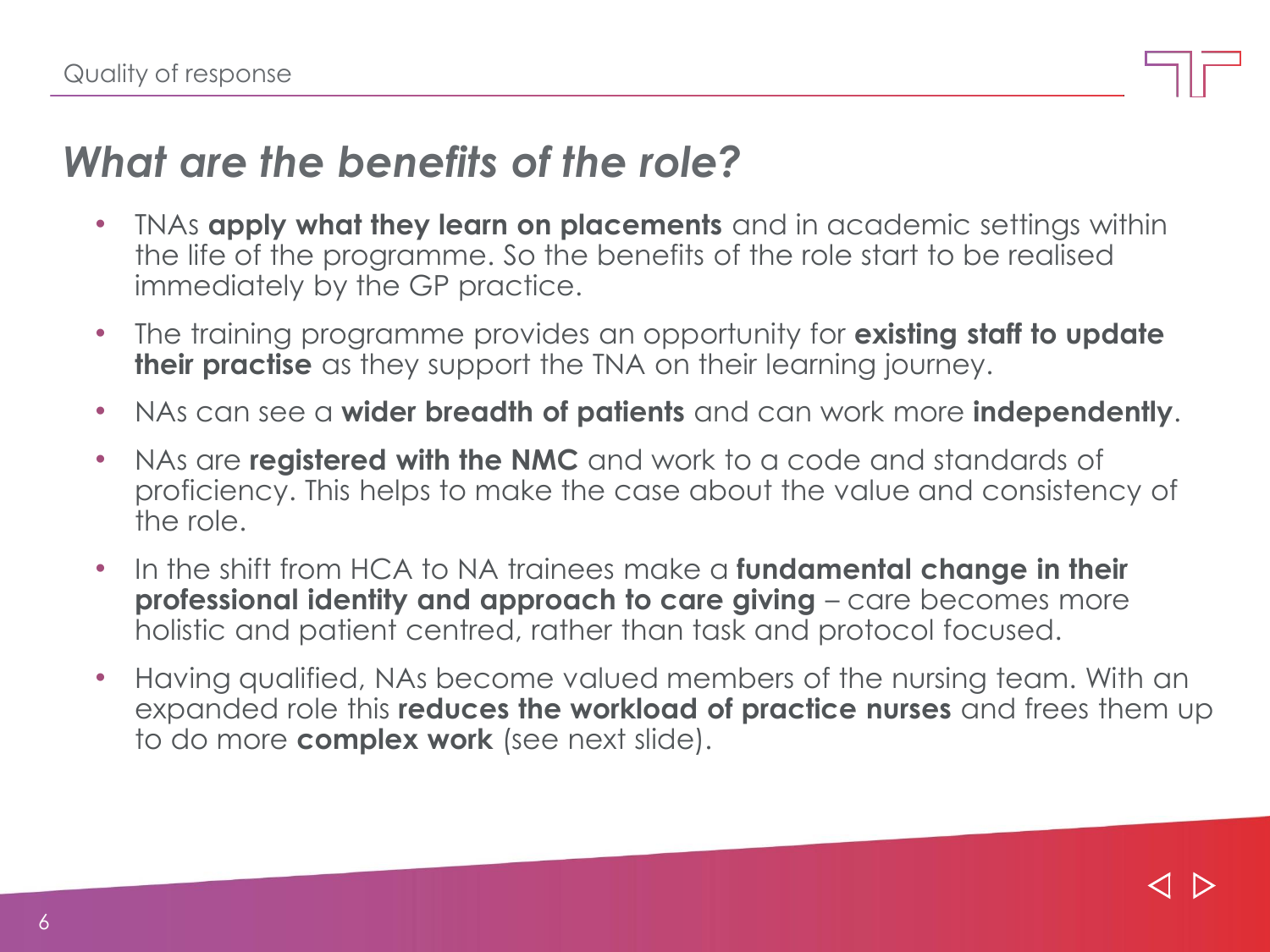# *What are the benefits of the role?*

- Interviewees cite **improved clinical skills**  including in the following areas:
	- Asking the right questions to build understanding of patients
	- Improved documentation skills
	- Understanding of co-morbidities and wider patient needs
	- Ability to make referrals and order further investigations
	- Care planning and goal setting with patients
	- Supporting patients to self manage
- Managing, assessing and monitoring patients with **long term conditions** is identified as a key benefit. This includes carrying out reviews with patients who have long term conditions.
- Additional elements of care carried by NAs include: health checks; vaccinations and immunisations; B12 injections; leading infection control; complex dressings; wound care and removing stitches.
- All NAs interviewed were undertaking **cervical cytology training** at the time of being interviewed. This is expected to make a significant impact on their services – as they will be able to accommodate and screen more patients thereby hitting targets and maximising income.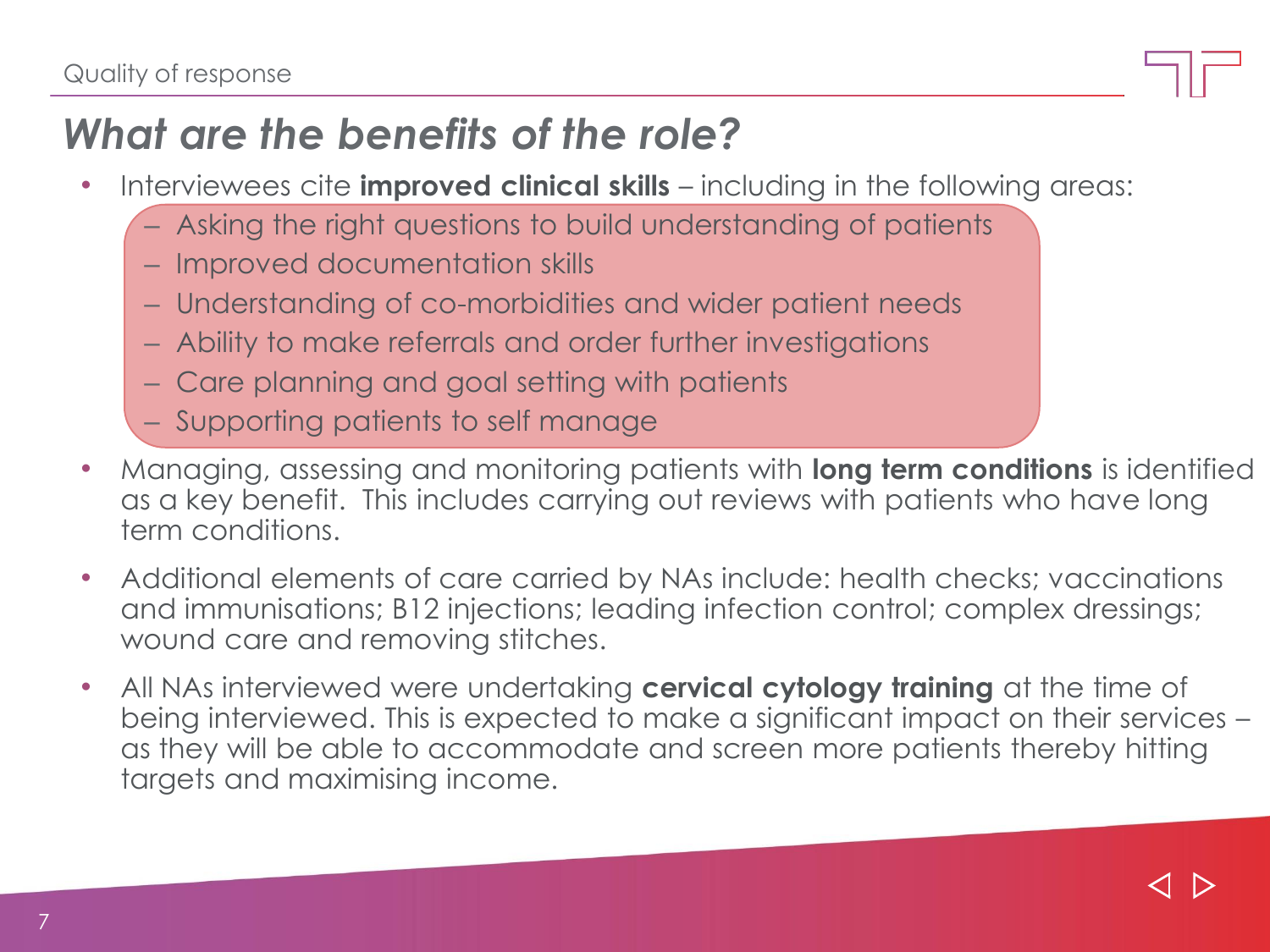

#### *How are nursing associates being utilised?*

#### **Case study 1: Linda**

Since becoming an NA I am able to do most of the things that our practice nurses can do. I carry out health checks, do complex dressings and I can do vaccinations and immunisations. A big focus on my role is carrying out reviews for patients with asthma, diabetes and hypertension. Previously these reviews fell on our two practice nurses, but with me on boards it's freed up their capacity and allowed them to focus on the more complex patients.

I am the infection control lead for the practice and I've just sent off my application for cervical cytology training. Once I can do smear tests, this will increase the scope of our appointment times, helping us to meet our targets and maximise income.

Having gone on placements across a range of settings I've brought back knowledge and best practice which I have shared with colleagues and implemented. This includes optimising how we carry out health checks for patients with learning disabilities which I learnt from a neighbouring practice, and how to better support patients who come in with stitches that need removing and wound care; things I learnt on a placement at a surgical assessment unit.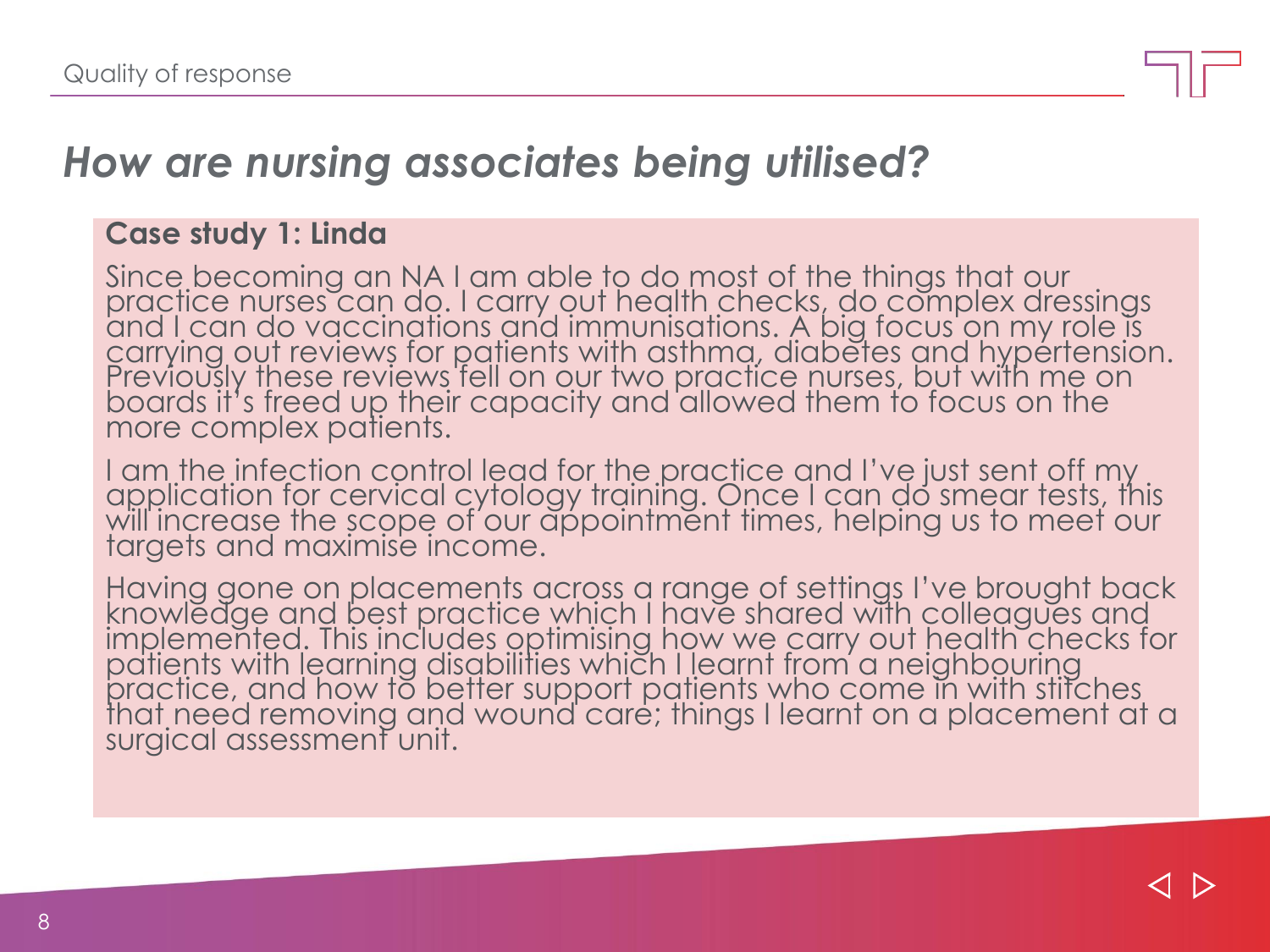

#### *How are nursing associates being utilised?*

#### **Case study 2: Jessica**

Bit by bit my role is expanding, it's less about replacing the role of nurses and more about bridging the gap between HCAs and nurses. My role includes smoking cessation and all sorts of other health promotion as well as more involvement in assessing patients, care planning and making specialist referrals for patients with chronic wounds.

I have stepped up and am doing B12 injections, whereas a nurse previously had to do these. I am also taking the lead on infection control across our three sites, which has involved updating our policies, conducting audits, delivering training and helping us get through a recent CQC inspection.

I am working on the vascular and respiratory patient register, providing support, including ensuring all assessments are done prior to the practice nurse seeing them and flagging up where nurses need to review their symptoms and medications. My role is freeing up nurses to do more chronic disease work, including attending to the more complex cases. With us being a teaching practice, they have students with them, it's giving them more time to be with students and more time to do the reporting associated with mentoring and teaching student nurses.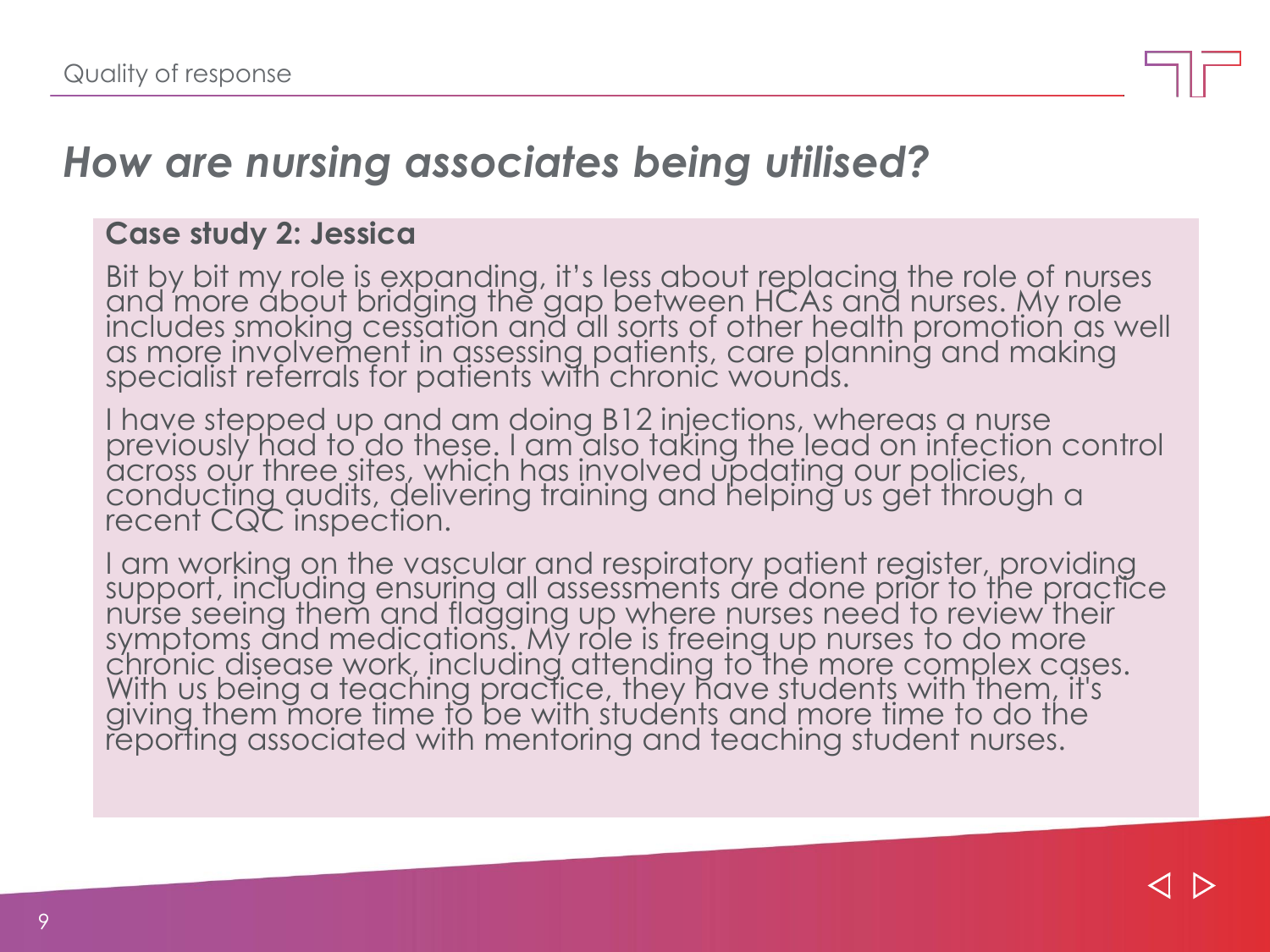#### *How are nursing associates being utilised?*

#### **Case study 3: Cristina**

The big change is the critical thinking behind what I do, knowing why something is happening, knowing what questions to ask. It's about developing that clinical perspective. I can provide a totally different level of care; it's a more rounded way of dealing with patients; more like a nurse. As a HCA I did lots of things, but I had a task-based approach which involved following protocols.

I did a placement with a learning disabilities team and had lectures from learning disability nurses. Before the programme I carried out learning disability reviews within the practice, but I never thought I was doing them really well. That was because I didn't have the knowledge of wider services. I am now able to offer them a lot more, for example, if they have a problem with falls, or speech and language, I know what I can do to help.

I now see a wider range of patients and can work more independently. I carry out diabetic patient reviews. I am well placed to do this because I have a diabetes diploma. I am also starting to do reviews for patients with asthma and COPD; applying and extending what I've learnt from the training I've had in these areas. We have decided that it's too hard to identify complex patients at the moment, so they are split fairly evenly between me and the two practice nurses. If I get a complex patient I work more closely with the practice nurses and treat it as a learning opportunity.

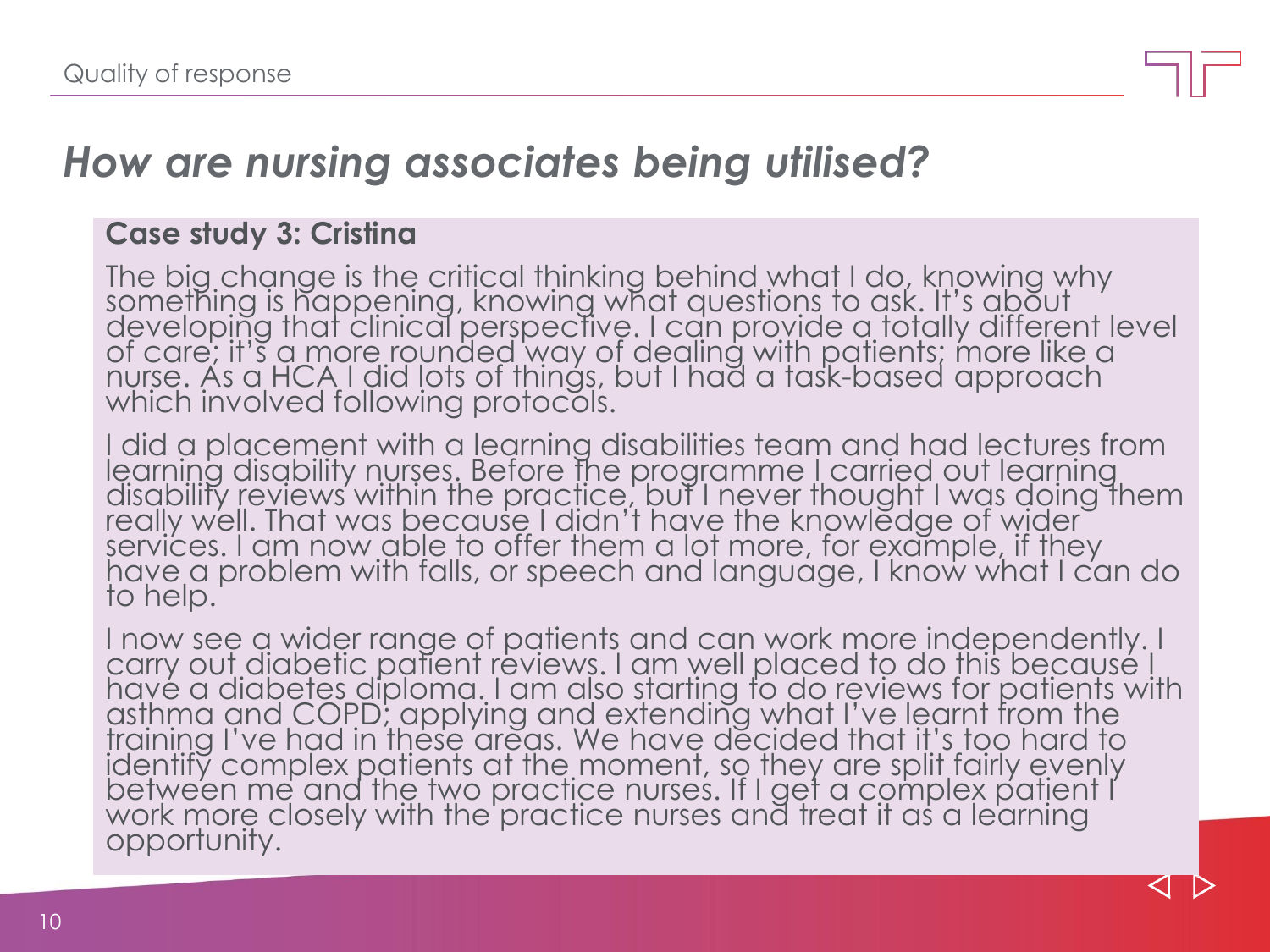### *What worked well*

- Practice managers have a key role to play in **championing** the role and leading the coordination related to participating in the training programme.
- Even small practises managed to participate in the programme **without the need to recruit backfill.** This was enabled by:
	- ✓ **Robust planning** and scheduling upfront to minimise disruption good communication between with the HEI and trainee is required
	- ✓ TNAs patient facing work being **rescheduled** to the days when they are in
	- ✓ HCAs were **skilled-up** to do some extra things, to help plug gaps
	- ✓ Framing participation in the programme as an inve**stment in staff** that will yield **tangible benefits**
- TNAs can ensure that all of their assignments have value for primary care settings. This helps to raise buy-in from the wider team.
- TNAs can complete placements in other GP practices allowing them to pick up new skills and good practice which can be applied in their employer settings.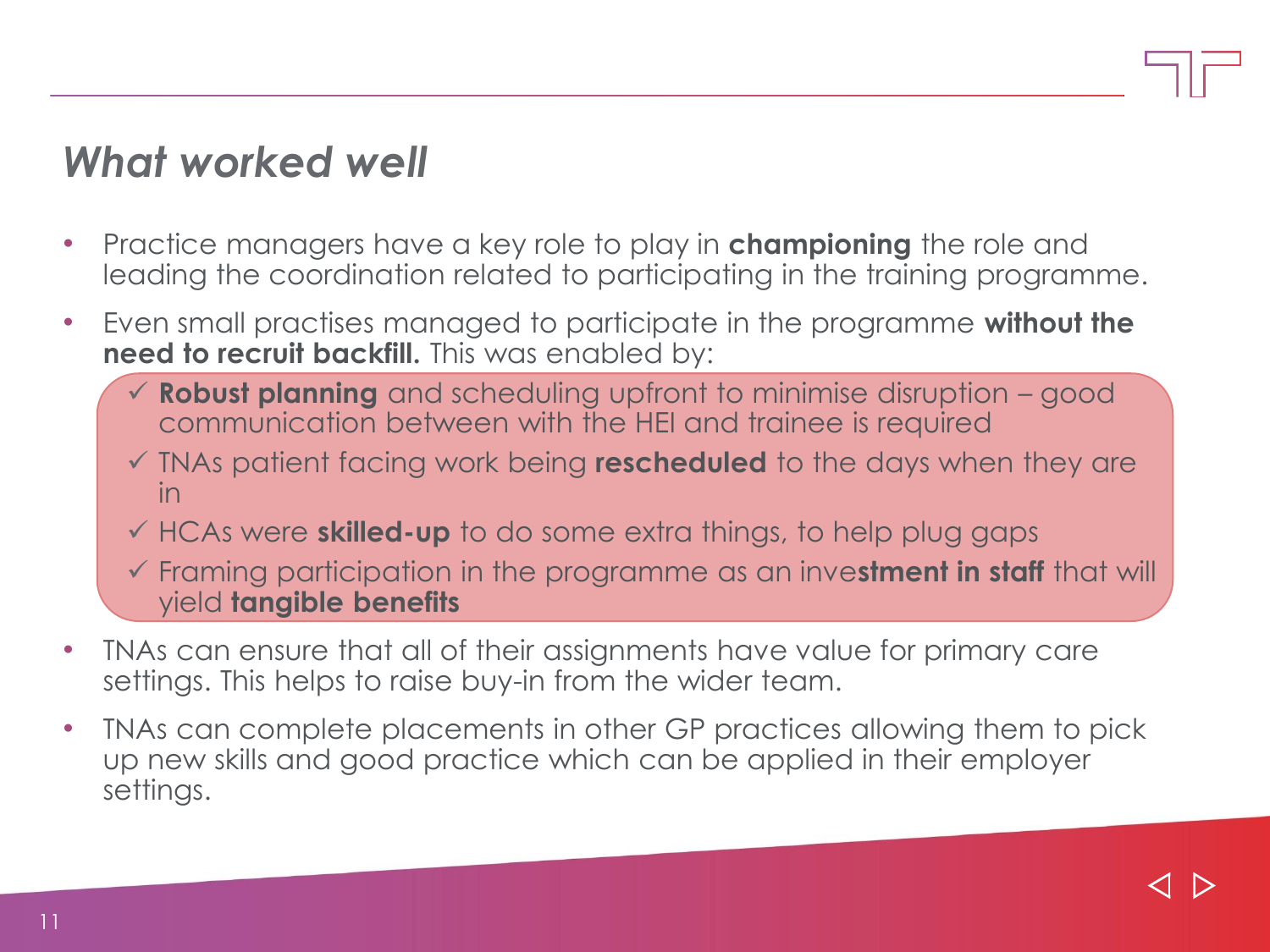### *Challenges and solutions*

- Interviewees identified the **low level of awareness** about the scope and value of the role in the primary care sector as the key challenge to overcome.
- It was felt that practice staff are also likely to have concerns about the **loss in capacity** as a result of the trainee being away for academic and work based learning placements.
- To address these challenges interviewees felt that there is a need to:
	- ✓ Highlight how investment in the role supports **staff retention** and gives talented HCAs a **progression opportunity**.
	- ✓ Use **case studies** to show what the role looks like in practice, including how it is distinct and complimentary to the HCA and nurse role.
	- ✓ Highlight how practices investing in the role have managed to **cover the capacity gaps** during the two year programme through planning and coordination led by the practice manager.
	- ✓ **Work with CCGs** who can play a key role in promoting the role and in supporting TNAs in their local areas.